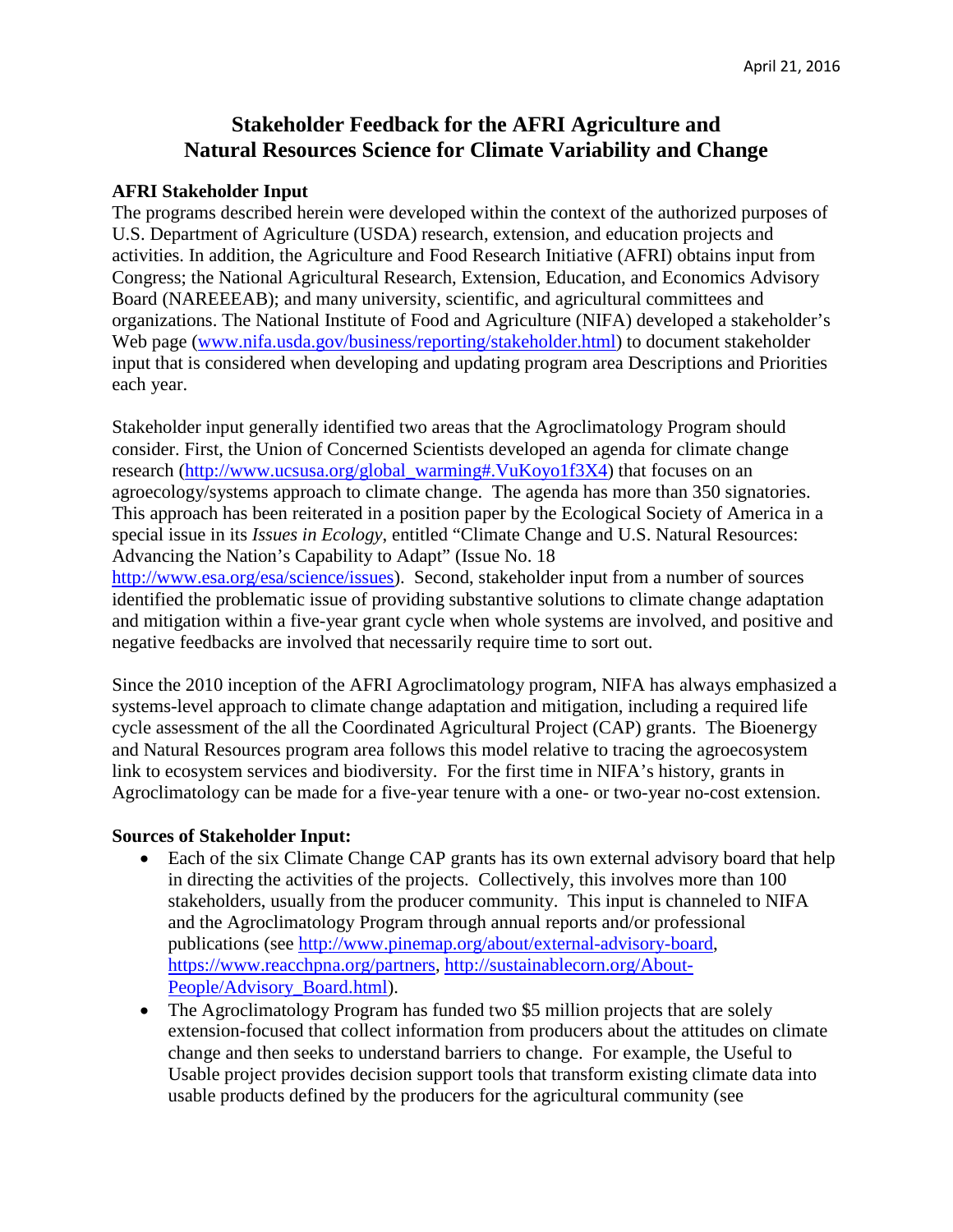[https://mygeohub.org/groups/u2u/advisory\\_committee\)](https://mygeohub.org/groups/u2u/advisory_committee). This information is used inform NIFA Agroclimatology programs.

- Over the last two years the Agroclimatology Program has held two project directors' meetings of grantees per year where dedicated sessions focus on the current and future direction of the program. One of these meetings involves grantees of the Agroclimatology Program proper and the other annual meeting involves grantees of the two interagency climate programs involving NIFA and the National Science Foundation (Water Sustainability and Climate, and [Decadal and Regional Climate Prediction using](http://www.nifa.usda.gov/fo/earthsystemmodeling.cfm)  [Earth System Models\).](http://www.nifa.usda.gov/fo/earthsystemmodeling.cfm) Collectively, these meetings involve approximately 200 stakeholders per year.
- Scientific societies provide valuable input into the direction of the Agroclimatology Program. For example, The Union of Concerned Scientists has developed an agenda for climate change research [\(http://www.ucsusa.org/global\\_warming#.VuKoyo1f3X4\)](http://www.ucsusa.org/global_warming#.VuKoyo1f3X4) and a particularly focused published article on NIFA's investments in agroecology. The agenda has more than 350 signatories [\(http://www.ucsusa.org/our-work/food](http://www.ucsusa.org/our-work/food-agriculture/solutions/advance-sustainable-agriculture/scientists-call-public-investment-agroecology#.VuKp8I1f3X4)[agriculture/solutions/advance-sustainable-agriculture/scientists-call-public-investment](http://www.ucsusa.org/our-work/food-agriculture/solutions/advance-sustainable-agriculture/scientists-call-public-investment-agroecology#.VuKp8I1f3X4)[agroecology#.VuKp8I1f3X4\)](http://www.ucsusa.org/our-work/food-agriculture/solutions/advance-sustainable-agriculture/scientists-call-public-investment-agroecology#.VuKp8I1f3X4). In addition, the *Journal of Soil and Water Conservation* published a special edition focusing on NIFA's Agroclimatology Program with a lead article authored by NIFA's director and two of the NIFA climate national program leaders [\(http://www.jswconline.org/content/69/6.tocMany\)](http://www.jswconline.org/content/69/6.tocMany). The Ecological Society of America has recently published a special issue in its *Issues in Ecology,* entitled "Climate Change and U.S. Natural Resources: Advancing the Nation's Capability to Adapt" (Issue No. 18 [http://www.esa.org/esa/science/issues/\)](http://www.esa.org/esa/science/issues/).
- The NIFA Agroclimatology Program is embedded within the Federal enterprise with numerous plans that funnel federal and stakeholder information to the NIFA program. These include the President's Climate Action Plan [\(www.whitehouse.gov/.../files/image/president27sclimateactionplan.pdf\)](http://www.whitehouse.gov/.../files/image/president27sclimateactionplan.pdf); the USDA Strategic Plan [\(www.ocfo.usda.gov/usdasp/sp2010/sp2010.pdf\)](http://www.ocfo.usda.gov/usdasp/sp2010/sp2010.pdf); the Global Change Research Program Strategic Plan [\(http://www.globalchange.gov/browse/reports/national](http://www.globalchange.gov/browse/reports/national-global-change-research)[global-change-research\)](http://www.globalchange.gov/browse/reports/national-global-change-research); the U.S. Climate Assessment [\(http://nca2014.globalchange.gov/\)](http://nca2014.globalchange.gov/); and the President's Council of Advisors on Science and Technology (PCAST) Reports on Climate, Environmental Capital, and Agriculture [\(https://www.whitehouse.gov/administration/eop/ostp/pcast/docsreports\)](https://www.whitehouse.gov/administration/eop/ostp/pcast/docsreports).
- On July 21, 2009, USDA's Cooperative State Research, Education, and Extension Service (CSREES), the forerunner to NIFA, hosted a workshop for its national program leaders and program specialists to identify the climate change strategic directions for NIFA. The workshop's primary objective was to develop and shape the climate change strategic directions for NIFA, depending on stakeholder feedback. It was determined that the complex interplay between agriculture and natural vulnerabilities, risks, and opportunities requires NIFA to take the lead in discovery, learning, and outreach to produce sustainable and economically viable solutions to the impacts of climate change. The strategy is to build strong partnerships with communities to develop and provide cutting-edge research programs, advance novel ideas to manage risk and benefit from new opportunities, and create innovative tools for communication and education to provide information that people and communities can use in their daily lives. Several actionable strategies were developed to have an immediate impact on NIFA's leadership